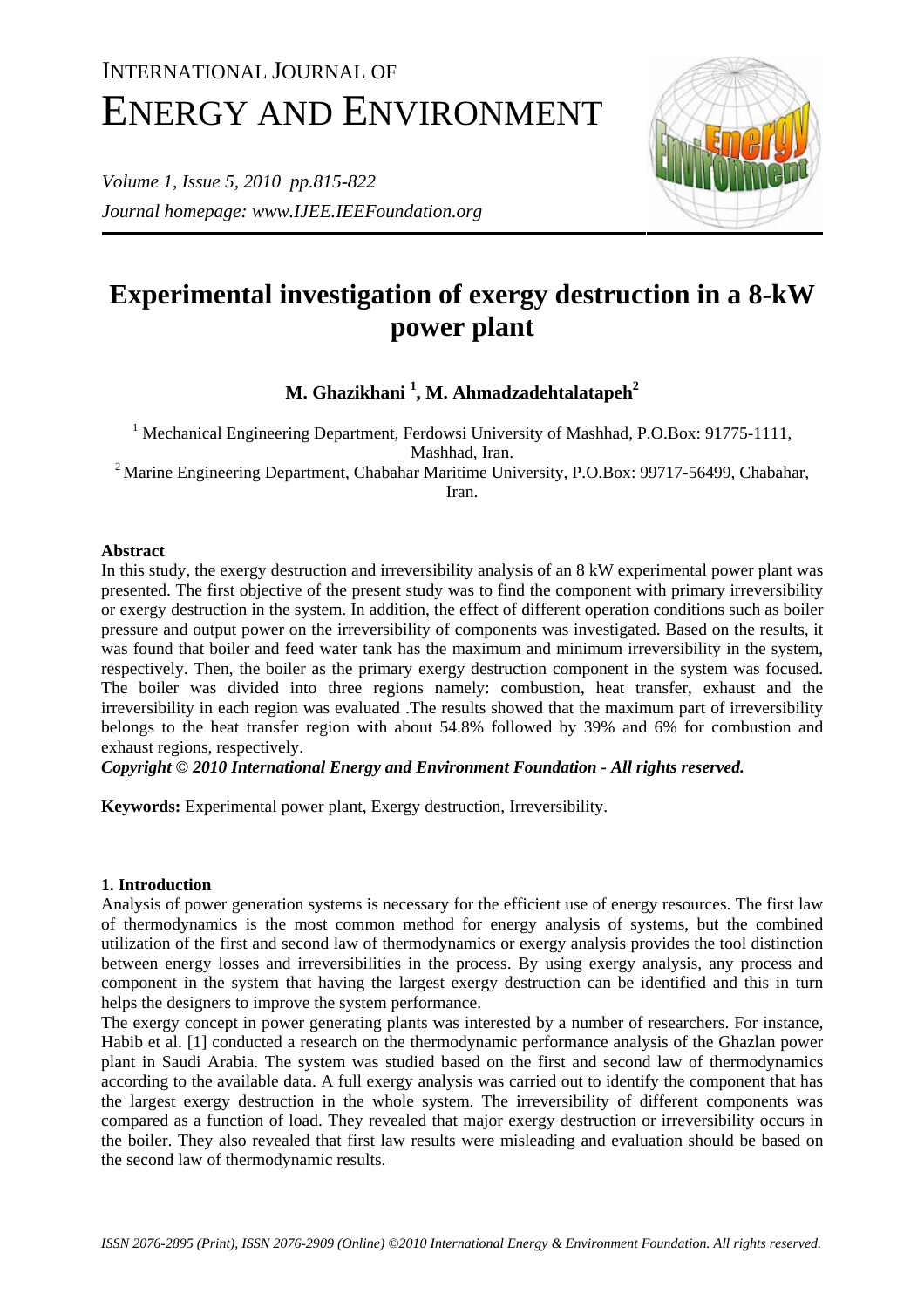In another research, exergy of a cryogenic hydrogen fuel power plant was studied by Fiaschi and Manfrida [2]. The system was studied by exergy balance approach. The system was studied to check which component is responsible for the largest irreversibility.

The performance of a conventional power plants (Rankine steam cycle) was analyzed based on the exergy concept by Verkhivker and Kosoy [3]. Based on this study, the main irreversibilities were associated with the chemical transformation of exergy into heat, the subsequent transfer of this heat to the working fluid and the heat exchange of the net heaters. In another research, Kwak et al. [4] studied a 500 MW combined cycle plant in exergetic and thermo-economic point of view. The quantitative balance of the exergy and exergetic cost for each component and for the whole system was considered in the investigation. A computer program was developed to determine the production costs of power plants, such as gas and steam plants and gas turbines cogeneration plants. It was found that if correct information costs for every component can be supplied, the unit cost of products can be evaluated.

A 300 MW pulverized coal fired power plant located in Yiyang (China) was studied by Zhang et al. [5]. A cost analysis method based on thermodynamics on the power plant was investigated. The cost formation of the power plant and the effect of different operating conditions and parameters on the performance of each component were analyzed. A simulator was developed based on the thermodynamic model of the power plant for this purpose. By using the simulator, the exergy cost was studied, and it was found that the specific irreversibility cost was more suitable than the unit exergy cost of a product in quantifying and representing the production performance of a component. Performance and parametric investigation of a binary geothermal power plant by exergy approach were investigated by Kanoglu and Bolatturk [6]. Actual plant data were used to determine the plant performance and find the sites with primary exergy destruction. It was shown that brine reinjection, heat exchanger and condenser losses had the greater exergy destruction. In this study, the effect of parameters such as turbine inlet pressure and temperature and the condenser pressure on the exergy and energy efficiencies, the net power output and the turbine reinjection temperature were also investigated.

Aljundi [7] investigated the energy and exergy concept in a steam power plant in Jordan. The system components were analyzed separately to identify and quantify the sites having the largest energy and exergy losses. The effect of varying the reference environmental temperature was also studied. It was found that the percentage ratio of the exergy destruction to the total exergy destruction was maximum in the boiler system (about 77%) followed by the turbine (about 13%) and the forced draft fan condenser (9%), respectively.

Since varying the operating conditions in a real power plant to study the effect of different operating conditions on the irreversibility of components is almost impossible. Therefore, a simulated 8 kW power plant working in the Rankine cycle was used to this purpose. The primary components of exergy destruction were identified and the effect of varying operating conditions such as boiler pressure and output work was investigated in this research.

#### **2. Theory relevant to the present research**

#### *2.1 Stream exergy*

In a control volume, we call an exergy accompanied with a flow that inters a control volume, stream exergy. So, the stream exergy of a fluid is the maximum work that can be obtained from it when it undergoes a reversible and steady process from its initial state to the atmosphere state and during this process, there is heat transfer only with surrounding atmosphere [8].

By assuming the second state as a dead state we will have:

$$
w_{revu} = (h_0 - T_0 s_0) - (h + \frac{v^2}{2} + gz - T_0 s)
$$
\n(1)

where  $w_{\text{new}}$  is the reversible, useful work  $(W)$ , *h* is the specific enthalpy  $(Kj/kg)$ , T is the temperature (k), *s* is the specific entropy  $(Kj/kgk)$ , *v* is the velocity  $(m/s)$ , *g* is the gravitational force, *z* is the height (*m*) and 0 indicates the dead state.

According to the fact that the work taken from equation (1) is negative and exergy is positive, so stream exergy in per mass will be in the following form [8]:

$$
\psi = \left( h + \frac{v^2}{2} + gz - T_0 s \right) - (h_0 - T_0 s_0)
$$
\n(2)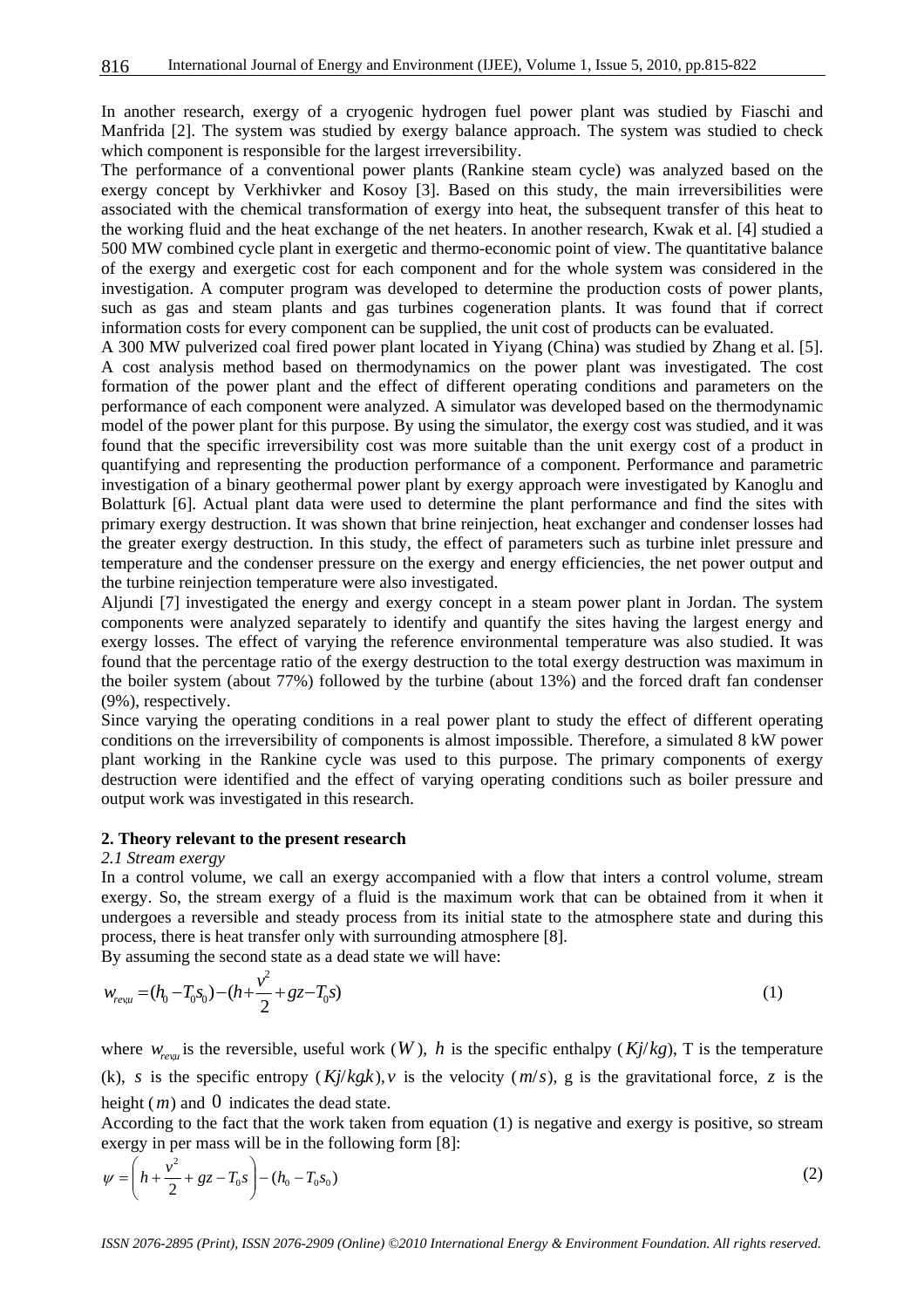where  $\psi$  is the stream exergy ( $Kj/kg$ ). And it can be rewritten in the form:

$$
\psi = (h - h_0) - T_0 (s - s_0) + \frac{v^2}{2} + gz \tag{3}
$$

So, the stream exergy difference between the inlet flow (index1) and exit flow (index2) can be expressed by:

$$
\psi_2 - \psi_1 = (h_2 - h_1) - T_0 (s_2 - s_1) \n+ (ke_2 - ke_1) + (pe_2 - pe_1)
$$
\n(4)

where  $Ke$  is the kinematic energy  $(W)$  and  $Pe$  is the potential energy  $(W)$ .

#### *2.2 Exergy balance for a control volume*

The exergy balance for any control volume in a steady state condition with negligible potential and kinetic energy changes can be expressed by:

$$
\dot{I}_{total} = \sum_{in} \dot{m}b - \sum_{out} \dot{m}b \tag{5}
$$

where,  $\dot{I}_{total}$  is the total irreversibility (*kW*) and *m* is the mass flow rate (*kg/s*).

b can be found using the following equation.

 $b = h + ke + pe - T_0 s$  (6)

#### **3. Experimental power plant set-up**

The experimental power plant that works in Rankine cycle was consisted of a fire tube boiler with 14 tubes. The maximum operational pressure was 11 bar and its thermal surface and super heat surface was  $8 m<sup>2</sup>$  and  $0.6 m<sup>2</sup>$ , respectively. The burner's fuel was liquid diesel fuel and the turbine was an impulse type with maximum output of 8 kW in 3000 RPM. The experimental power plant and its schematic diagram have been illustrated in Figures 1 and 2. The maximum excitation current and excitation voltage of the generator was 0.3 Amp and 21 Volt, respectively. The maximum current and voltage produced was 23 Amp and 215 Volt.



Figure 1. Experimental power plant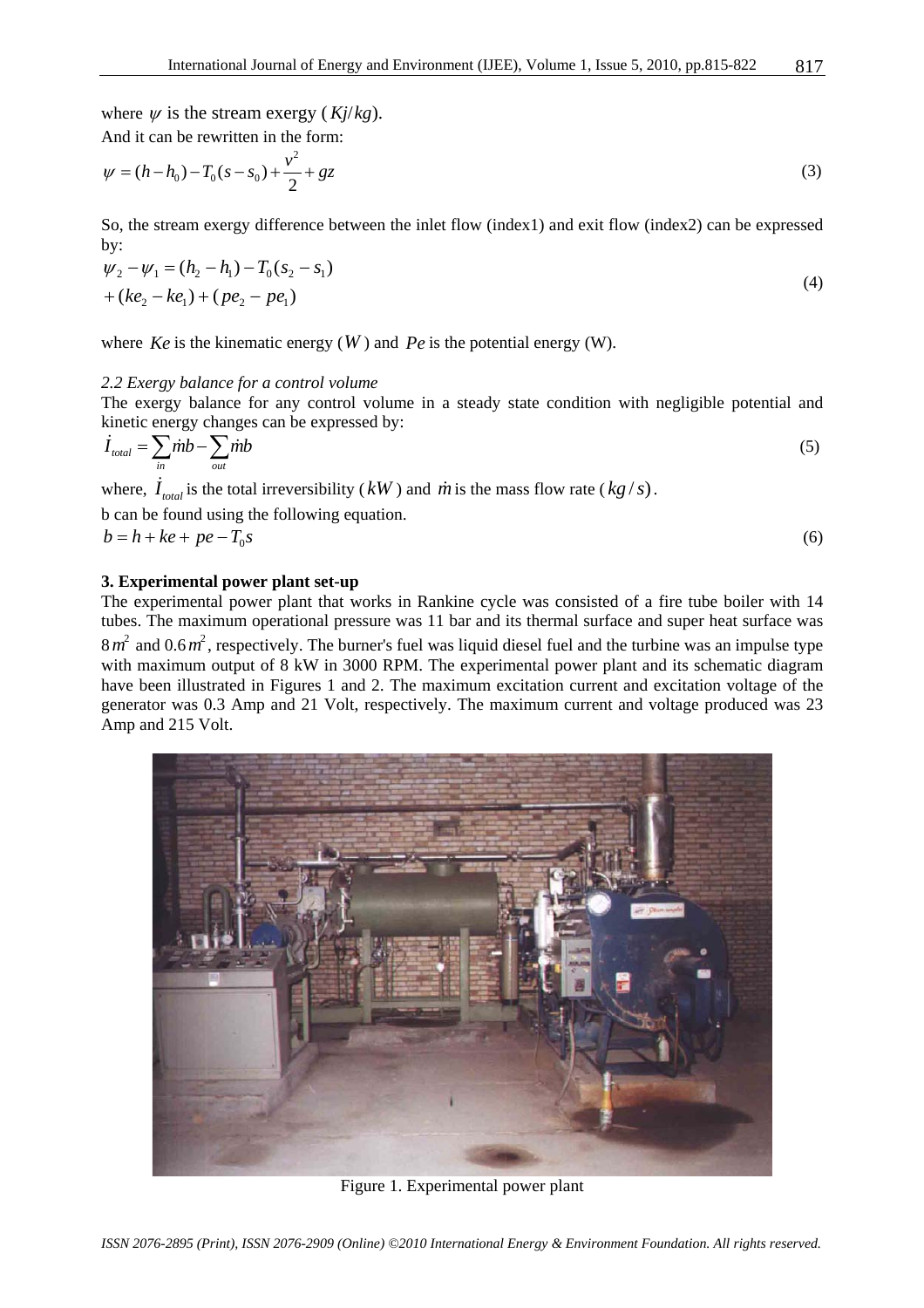#### **4. Experimental parameters**

In this study, experiments were carried out in the boiler pressure of 5 to 8 bar producing 3 output power for every operating pressure. The measurements were performed when the system reached the steady state condition. The exergy destruction was determined by considering every component as a control volume and applying equation (5) for that specific component. Thus, for this series of experiments, tests were performed as follows:

- Boiler pressure: 5 bar, 6 bar, 7 bar and 8 bar.
- Output work: 1.2 kW, 2.6 kW and 4.1 kW.



Figure 2. Schematic diagram of the experimental power plant

#### **5. Results and discussion**

The irreversibility of components at two representative boiler pressures has been shown in Figures 3 and 4. The results showed that the boiler irreversibility was the maximum amount in the boiler pressure range of study. According to the experimental results, the amount of irreversibility increased as the output work increased. Based on the experimental results, the irreversibility of components including boiler, turbine, condenser, and feed water tank increased with the increasing of the output work.



Outp **DOW6** 

Tι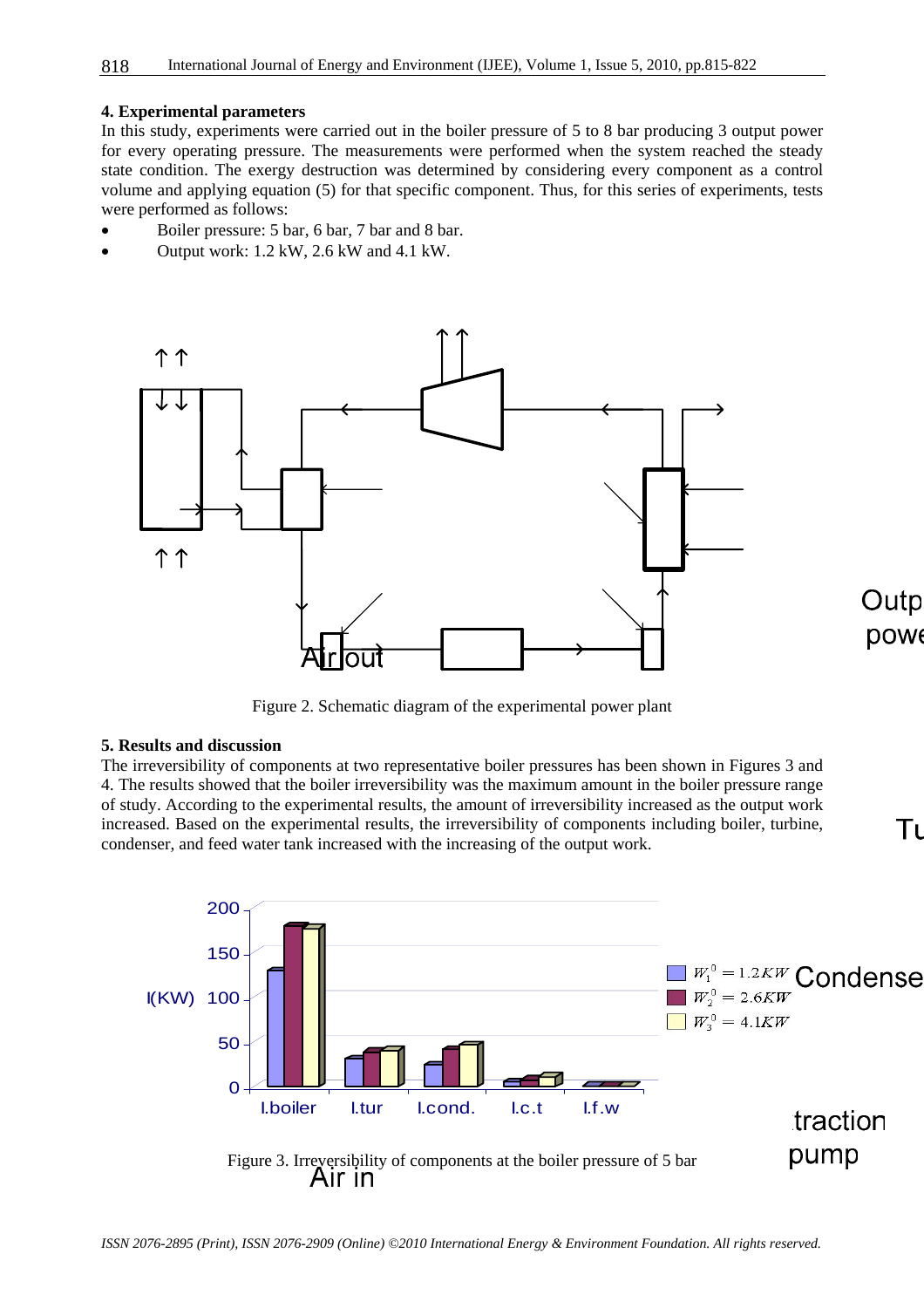

Figure 4. Irreversibility of components at the boiler pressure of 8 bar

The percentage ratio of the irreversibility in the components to the total irreversibility has been shown in Figures 5 and 6. The results showed that the percentage ratio of boiler irreversibility has a reducing trend as the output work increased.



Figure 5. Percentage ratio of irreversibility in components at the boiler pressure of 7 bar



Figure 6. Percentage ratio of irreversibility in components at the boiler pressure of 8 bar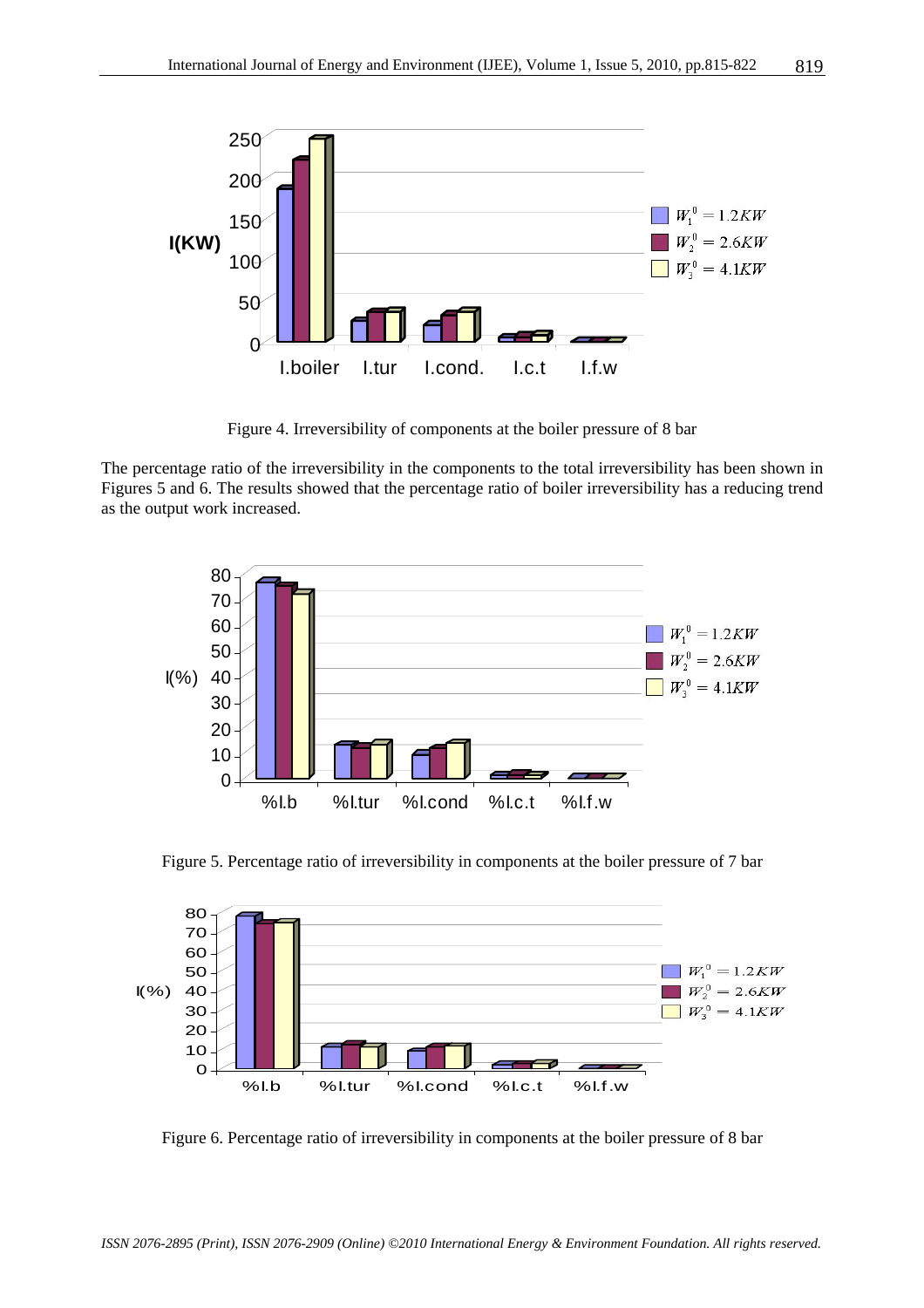After determining the irreversibility of components, the boiler which has the highest exergy destruction in the system was focused. The boiler was divided into 3 regions namely: combustion, heat transfer and exhaust as shown in Figure 7.



Figure 7. The boiler regions (I: combustion, II: heat transfer, III: exhaust)

According to the results, it was found that the maximum portion belongs to the region 2 or heat transfer region followed by the combustion and exhaust regions. The high exergy destruction in the heat transfer area is mainly because of heat transfer and temperature difference between two hot and cold resources. For instance, at the boiler pressure of 6 bar and output work of 1.2 kW, the percentage ratio of irreversibility in the heat transfer region (%I.R.2) was about 53% and for the combustion region (%I.R.1) and exhaust region (%I.R.3) were about 41% and 6%, respectively as illustrated in Figure 8.



Figure 8. Percentage ratio of irreversibility in the boiler regions at the boiler pressure of 6 bar and output work of 1.2 kW



Figure 9. Percentage ratio of irreversibility in the boiler regions at the boiler pressure of 8 bar and output work of 1.2 kW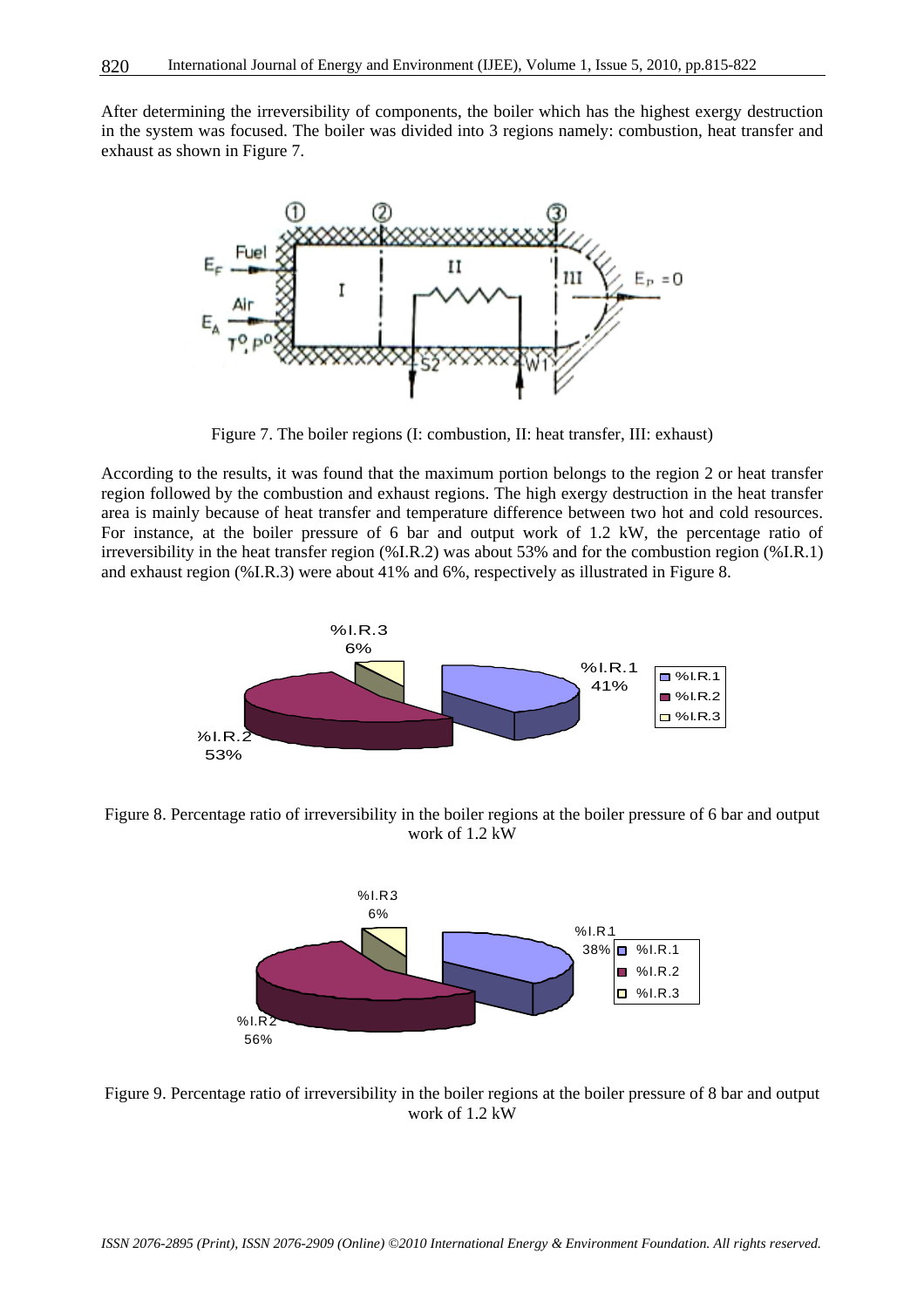

Figure 10. Percentage ratio of irreversibility in the boiler regions at the boiler pressure of 6 bar and different output works

Also in Figure 9, the percentage ratio of irreversibility in the boiler regions has been illustrated at the boiler pressure of 8 bar and output work of 1.2 kW.

Figure 10 shows the effect of output work on the percentage of irreversibility in the boiler regions. As it can be seen from Figure 10, the percentage ratio of irreversibility in the heat transfer region was the maximum one. Moreover, the portion of irreversibility in the heat transfer region decreased with the increasing of the output work. But, the percentage of irreversibility in the combustion region has an increasing trend. The portion of irreversibility in the exhaust region is the minimum and its change was little.

#### **6. Conclusion**

In this research, the exergy destruction as well as the effect of some different operation conditions such as the boiler operation pressure and output power on the exergy destruction of components has been presented.

By doing the series of experiments, it was found that the boiler was the primary exergy destruction component in the system with about 70% followed by condenser and turbine. Moreover, it was shown that the portion (percentage ratio) of boiler irreversibility was decreased as the output power was increased. Furthermore, the boiler regions were analyzed to find the region with the highest portion of irreversibility. After the determination of exergy destruction in the boiler regions, it was found that the heat transfer region has the highest portion with about 50% followed by the combustion and exhaust regions. The effect of studied parameters also showed that, by increasing the output power in a fixed boiler pressure, the portion of irreversibility in the first and third regions (combustion and exhaust) has an increasing trend.

#### **References**

- [1] Habib M.A., Said S.A.M., and AL-Bagawi J.J., Thermodynamic performance analysis of the Ghazlan power plant. Energy, 1995, 20 (11), 1121-1130.
- [2] Fiaschi D., Manfrida G., Exergy analysis of a cryogenic hydrogen fuel power plant. Int. J. Hydrogen Energ., 1999,24, 731-739.
- [3] Verkhivker G.P., Kosoy B.V., On the exergy analysis of power plant, Energ. Convers. Manage., 2001, 42, 2053-2059.
- [4] Kwak H.-Y., Kim D.-J., Jeon J.-S., Exergetic and thermoeconomic analyses of power plants. Energy, 2003, 28, 343-360.
- [5] Zhang C., Wang Y., Zheng C., Lou X., Exergy cost analysis of a coal fired power plant based on structural theory of thermoeconomics. Energ. Convers. Manage., 2006, 47, 817-843.
- [6] Kanoglu M., Bolatturk A. Performance and parametric investigation of a binary geothermal power plant by exergy. Renew. Energ., 2008, 33, 2366-2374.